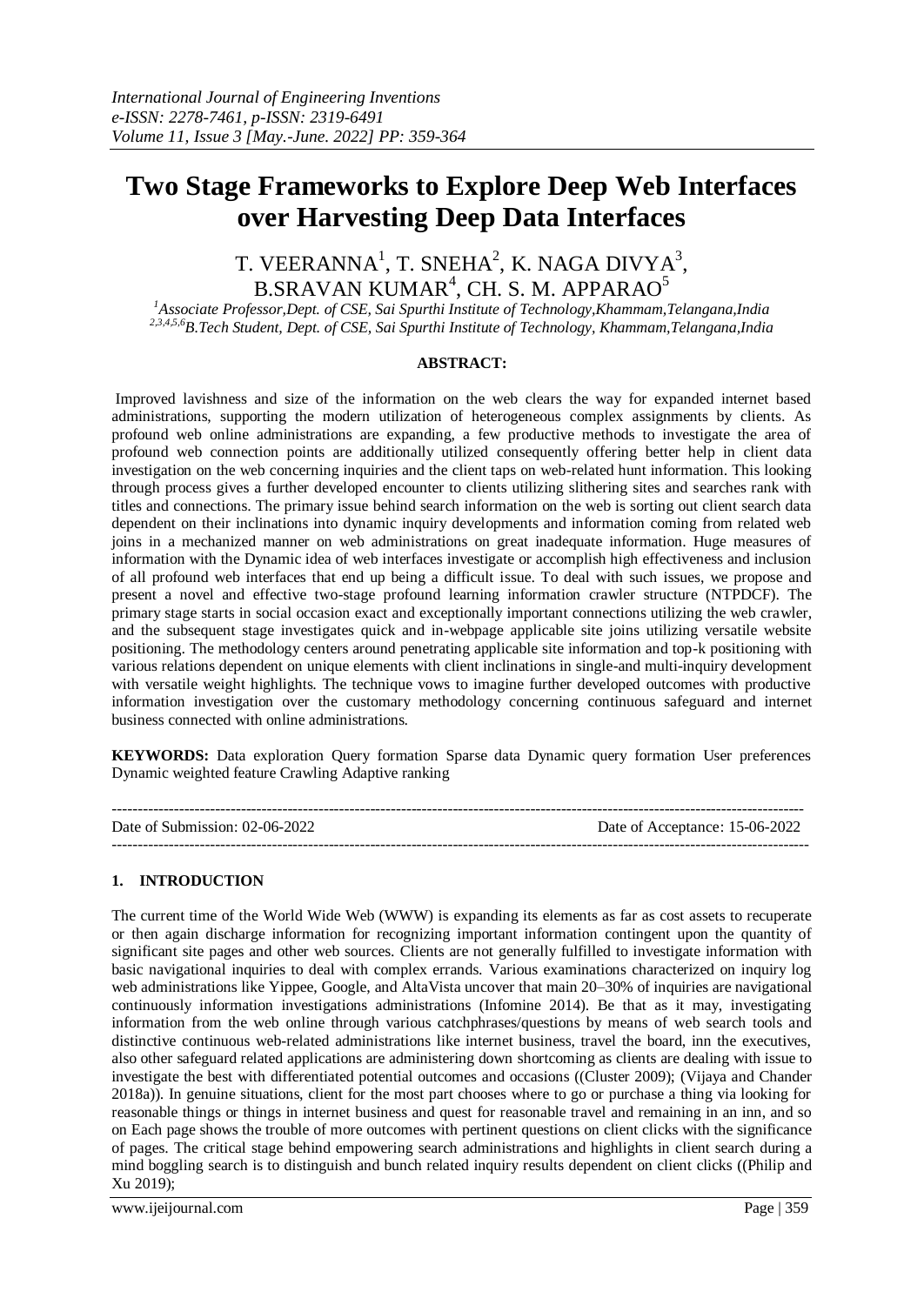(Chelliah 2018)). As of late, some ongoing web indexes presented the inquiry history idea which contains client's track logs of their web searches and clicks (evaluations). Test inquiry search of various clients with their accounts is portrayed. It has been taken from the Google site.

It portrays the client's hunt history which incorporates a succession of client inquiry results that are mined and shown with comparing client appraisals. Client fulfillment is more essential to investigate dynamic outcomes applicable to client input information, by keeping up with client inclinations and dynamic client suggestions (Rendle 2010). A few suggested approaches dependent on information examination, i.e., content-based, rulebased, and cooperative sifting (CF) (Makkar and Kumar 2018), portray client's previous hunt verifiable conduct in terms of evaluations/clicks. In light of client's co-evaluations/clicks, other client gets related information anticipating future reactions, in dynamic conditions (Masterton and Olsson 2018) (You et al. 2017). To keep client evaluations from social information, dynamic nature and scantily dispersed information are considered as they forestall and foresee appraisals of client investigation information from inadequate based social information sources.

Thus, crawlers disperse to web interfaces without designated web interfaces. Further investigations of past work have been done in this district for issue ID and interrelated web interacts with rich substance sources. A desire to carry out brilliant and effective crawler approaches equipped for perceiving recognize importance based significant web joins from profound web sources (Chromeless 2018). This paper proposes and presents a profound web creeping approach, i.e., a clever two-stage information crawler system (NTPDCF), for a productive and wide scope of coordinated content for brilliant creeping of search information. Profound accessible destinations have layered sources in online facilitating groupings. As a rule, our proposed system comprises of two angles, i.e., area of site connects and investigating the in-site interface. Area of site joins assists with distinguishing the related sites connects and investigate in-site interfaces that portray the search process effectively in the site.

# **2. RELATED WORK**

#### **2.1 Mining data based on user click relation**

The primary trouble in proposal inadequately information, and dynamic inclinations to catch client intension is absence of mining helpful data of client information; it might come from various sources, i.e., inclinations of the client, profiles of inquiries/things, and client search valuable information of customized support of every client record ( (Jime'nez and Corchuelo 2016)). Ordinarily various sorts of approaches portray the co-connection between various client's inquiry information (i.e., various clients search a similar kind of question/ thing and various inquiries/things looked by a solitary client) which investigate from meager information. In every forecast, it recognizes just valuable co-related information.

# **2.2 Extraction of dynamic features**

By expanding and improving the accuracy proposals and time dynamic nature of information dependent on client inclinations or rumored questions, we further develop rating in the expectation of dynamic suggestion. In this segment, we propose a gathering of dynamic elements to investigate multiplephase client inclinations in the calculation of information recovery with an improvement of adaptability and exactness ((Chelliah 2018); (Rendle 2010); (Makkar and Kumar 2018); (Masterton and Olsson 2018); (You et al. 2017)). In information recovery, it is beyond the realm of possibilities to expect to track down loads for every one of the clients in any case, it is feasible to distinguish loads of every client dependent on client various stage inclination on interest for a time allotment to investigate information. To empower client inclinations with various highlights in various client stages, we partition each period of client search information into various evaluations of disjoint subsets  $(R<sup>d</sup>s$  (d ¼ 1; 2; ::::::; n)) in light of time and distances between every client evaluations utilizing time series investigation (TSA). Based on time grouping, time series investigation orchestrates every subset into a cluster with fundamental element extraction. At last, TSA result portrays prescient and relative delegate information concerning distinctive time ranges. We could helpfully refresh results as highlights and assumptions for various client's hunt stages dependent on client interest.

# **2.3 Multi-adaptive weighted algorithm**

Various highlights feasd(s=1; 2;.............n&d=1; 2;........... m) are created by applying MPD ordinarily with various values compelled to client profiles; in view of versatile loads, distinctive client appraisals are assessed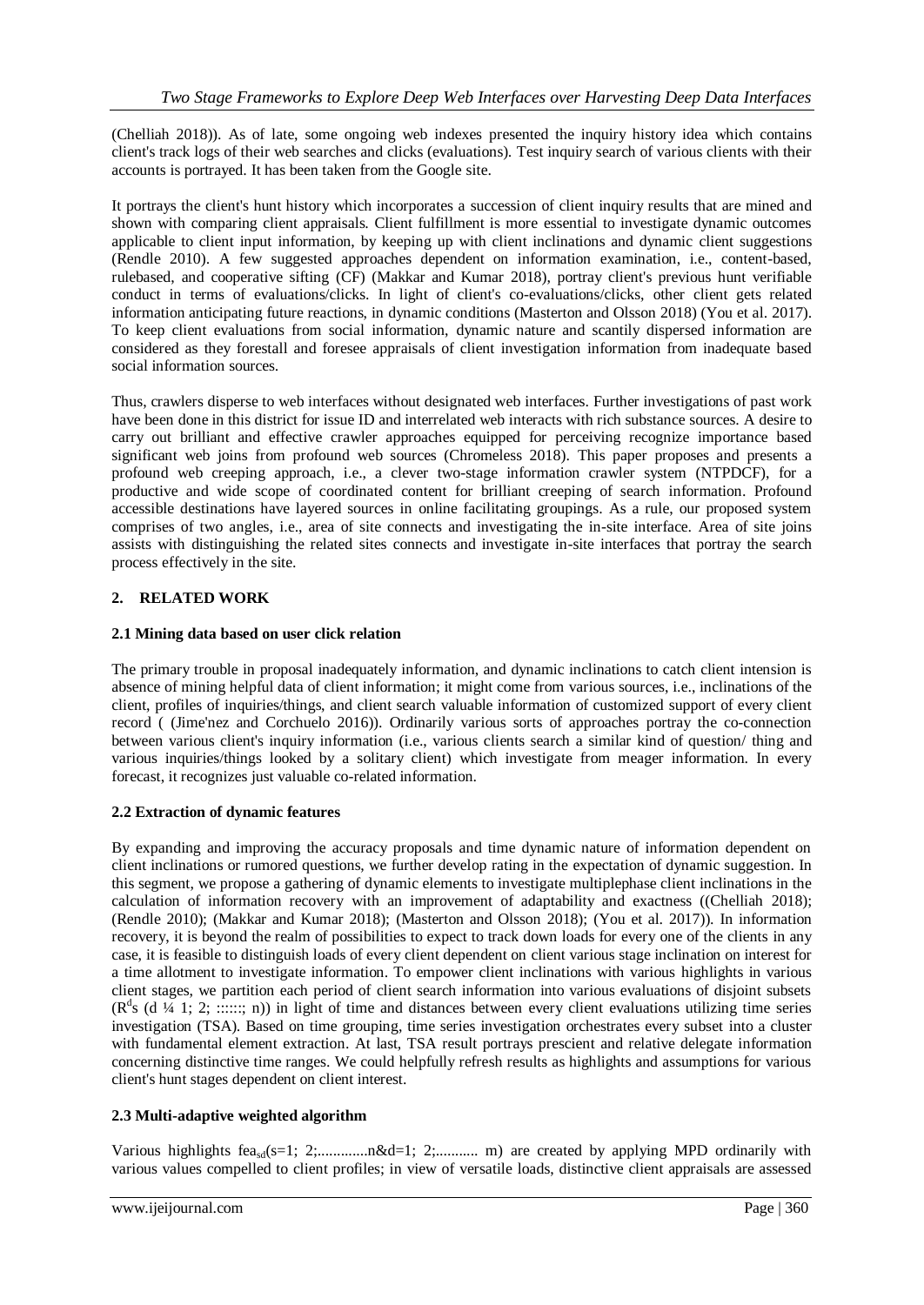considering measured highlights extraction; it is adequate to arrange also gauge the multi-versatile showing up various stages with various clients ((Plansangket and Gan 2016); (Desarkar et al. 2016); (Khan 2018); (Zhao et al. 2015); (Inma Herna'ndez 2018)). The method for producing various loads is portrayed in algorithm1; these highlights are consolidated into the straight model.

#### **2.4 System design 2.4.1 Locating site**

Finding the site stage recognizes the important locales from site information source dependent on given subject choice, and finding site methodology follows gathering the information with related information sources, the positioning of the site, and characterization of a site dependent on significance. To distinguish the looking through system of unvisited site pages, this is conceivable when positioning every one of the sites from focus site calling activities, we truly do invert looking to get related applicable site joins extractions.

#### **2.4.2 Explore in-sight site check**

Steps engaged with investigating in-sight information from web information word references.

(I) Crawling of arrived at information dependent on profundity

(ii) Crawling pages dependent on which connections are fundamental

(iii) Pre-handling the quantity of exercises for arrived at exercises of important information

(iv) Visiting pre-characterized accessible site pagesin light of the profundity of direct slithering of related site page joins

(v) Proposing or recovering pre-characterized accessible client applicable information without superfluous page extraction.

# **2.4.3 Feature construction**

In the proposed two-stage brilliant crawler comprising of applicable destinations related with accessible structures to assemble connect all the site rankers, the Feature space behind looking through information with profound sites dependent on equivalent 3–4 are characterized as

$$
w_{d,t}=1+\log t f_{d,t},
$$

# **2.4.4 Learning of active features**

The proposed crawler learns with versatile highlights that help in refreshing the information and question data. It results in the fruitful development of creeping information with site and connect rankers between related information portrayals. The versatile learning method for web information interface extraction

# **3. EXPERIMENTAL EVALUATION**

#### **3.1 Input data**

There are various sorts of informational indexes like Movie Lens 100 k information, Netflix Competition information, and web-related information investigated from (http://www.grouplens.org/hub/73 http:// www.netflixprize.com), and these informational indexes contain study about various clients customized suggestions which are gathered from the distinctive web and specialized related information sources. They likewise contain informational collections connected with the time time period information on the web.

# **3.2 Experimental setup for results comparison**

We conspicuously contrast our proposed approach and conventional methodologies that are connected with powerfully agent computation techniques; in this correlation, all the serious calculations are refreshing with web-related online boundaries. We momentarily present them continuously, i.e., factorized customized Markov chain (FPMC) (Rendle 2010), Hierarchy CF (Makkar and Kumar 2018) half and half of content-based and cooperative separating strategies, ICHM (Masterton and Olsson 2018) with proposed approach, i.e., an original two stage information crawler system (NTPDCF) for grouping various things looked with changed things. To depict these elements, we use JAVA most recent adaptation and NETBEANS most recent variant with as of late downloaded information from a web-related UI.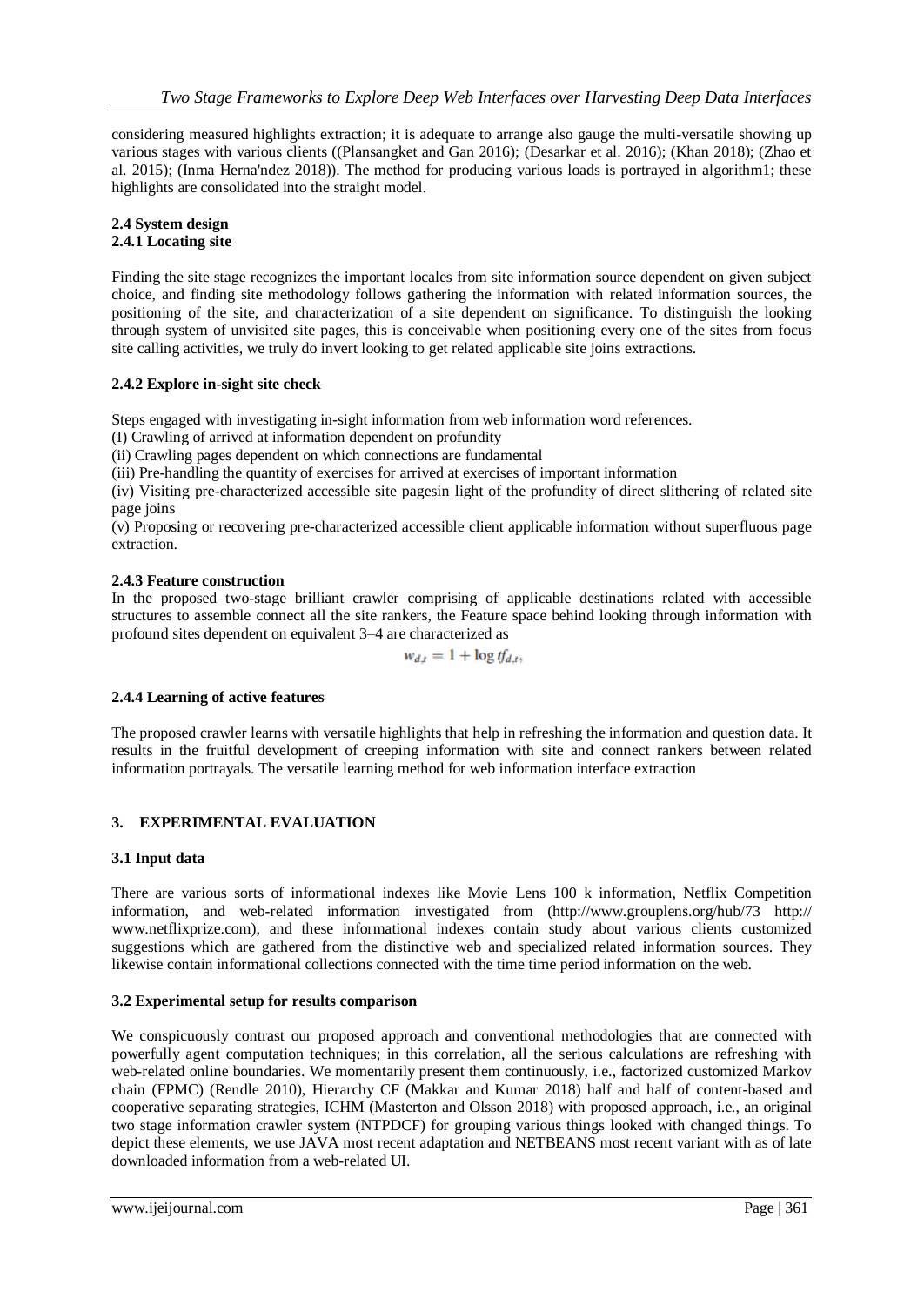

**Fig. 1** Adaptive learning of proposed two-phase crawler procedure

| Time                      | Ouerv                | Time     | Ouerv                           |  |
|---------------------------|----------------------|----------|---------------------------------|--|
| 10:51:48                  | saturn vue           | 12:59:12 | saturn dealers                  |  |
| 10:52:24                  | hybrid saturn vue    | 13:03:34 | saturn hybrid review            |  |
| 10:59:28                  | snorkeling           | 16:34:09 | bank of america                 |  |
| 11:12:04                  | barbados hotel       | 17:52:49 | caribbean cruise                |  |
| 11:17:23                  | sprint slider phone  | 19:22:13 | gamestop discount               |  |
| 11:21:02                  | toys r us wii        | 19:25:49 | used games wii                  |  |
| 11:40:27                  | best buy wii console | 19:50:12 | tripadvisor barbados            |  |
| 12:32:42                  | financial statement  | 20:11:56 | expedia                         |  |
| 12:22:22                  | wii gamestop         | 20:44:01 | sprint latest model cell phones |  |
| (a) User's Search History |                      |          |                                 |  |

| Group 1                             | Group 2              | Group 3                         | Group 5              |
|-------------------------------------|----------------------|---------------------------------|----------------------|
| saturn vue                          | snorkeling           | sprint slider phone             | toys r us wii        |
|                                     | barbados hotel       | sprint latest model cell phones | best buy wii console |
| hvbrid saturn vue<br>saturn dealers | caribbean cruise     | Group 4                         | wii gamestop         |
| saturn hybrid review                | tripadvisor barbados | financial statement             | gamestop discount    |
|                                     | expedia              | bank of america                 | used games wii       |

(b) Query Groups

**Fig. 2** Different users search data arranged into different groups based on individual attributes

values

| <b>Accuracy</b> values |               |             |             |                     |  |
|------------------------|---------------|-------------|-------------|---------------------|--|
| Input data samples     | <b>NTPDCF</b> | <b>ICHM</b> | <b>FPMC</b> | <b>Hierarchy CF</b> |  |
| Sample 1               | 95            | 81          | 71          | 70                  |  |
| Sample 2               | 92            | 59          | 69          | 61                  |  |
| Sample 3               | 91            | 65          | 60          | 54                  |  |
| Sample 4               | 89            | 64          | 52          | 49                  |  |
| Sample 5               | 89            | 54          | 67          | 48                  |  |

| Values relate to precision |               |             |             |                     |  |
|----------------------------|---------------|-------------|-------------|---------------------|--|
| Input data samples         | <b>NTPDCF</b> | <b>ICHM</b> | <b>FPMC</b> | <b>Hierarchy CF</b> |  |
| Sample 1                   | 0.89          | 0.81        | 0.71        | 0.70                |  |
| Sample 2                   | 0.79          | 0.59        | 0.69        | 0.61                |  |
| Sample 3                   | 0.81          | 0.65        | 0.60        | 0.54                |  |
| Sample 4                   | 0.91          | 0.64        | 0.52        | 0.49                |  |
| Sample 5                   | 0.89          | 0.54        | 0.67        | 0.48                |  |

Table 1 Different accuracy values Table 2 Different precision values with different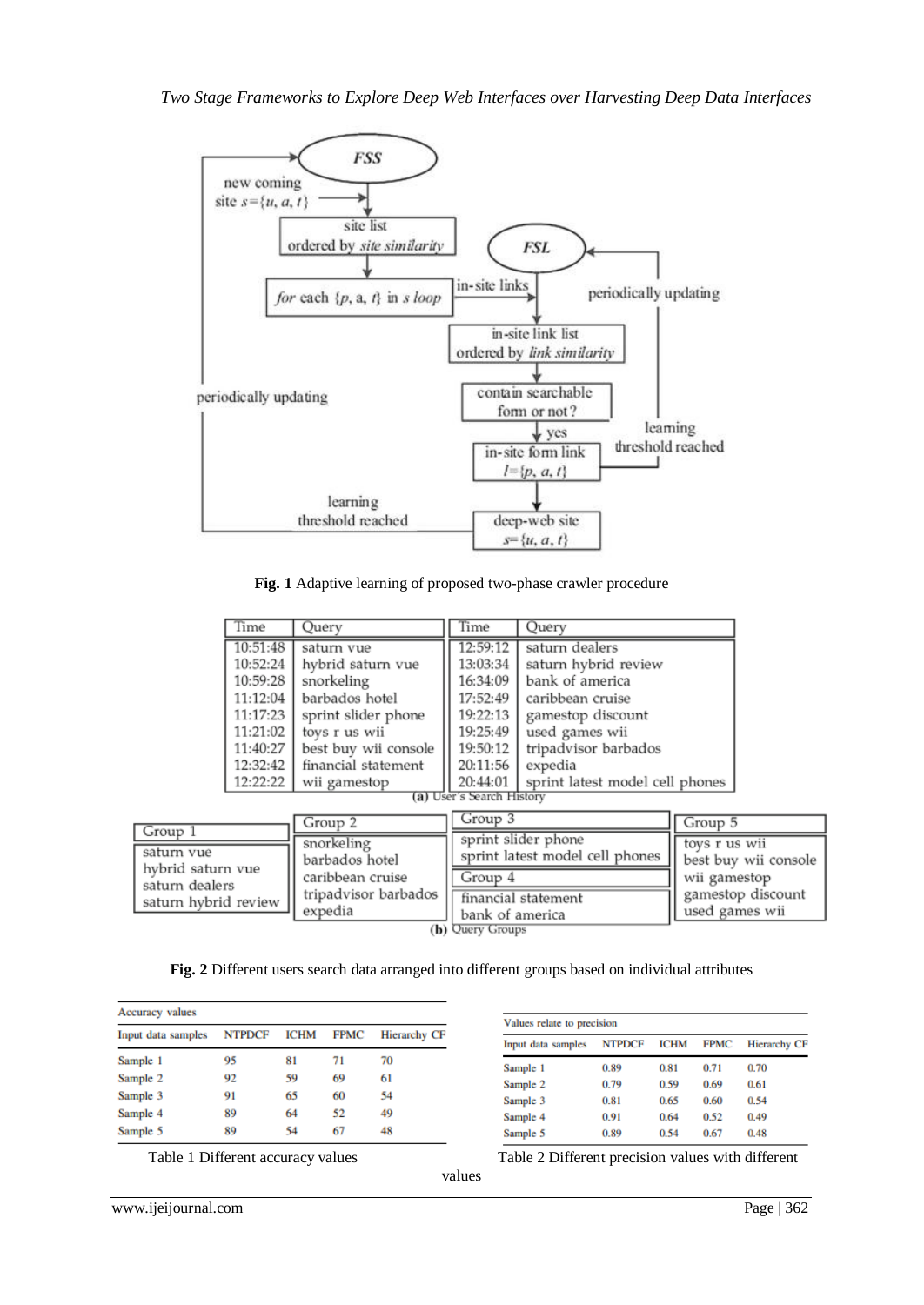

**Fig. 3** Comparison of Accuracy with different approaches

| Values related to recall      |      |             |      |                   |  |
|-------------------------------|------|-------------|------|-------------------|--|
| Sample input data sets NTPDCF |      | <b>ICHM</b> |      | FPMC Hierarchy CF |  |
| Sample 2                      | 0.71 | 0.541       | 0.61 | 0.51              |  |
| Sample 3                      | 0.65 | 0.48        | 0.50 | 0.54              |  |
| Sample 4                      | 0.69 | 0.51        | 0.46 | 0.62              |  |
| Sample 5                      | 0.71 | 0.57        | 0.42 | 0.41              |  |
| Sample 1                      | 0.72 | 0.42        | 0.41 | 0.39              |  |



**Table 3** Recall values for different approaches